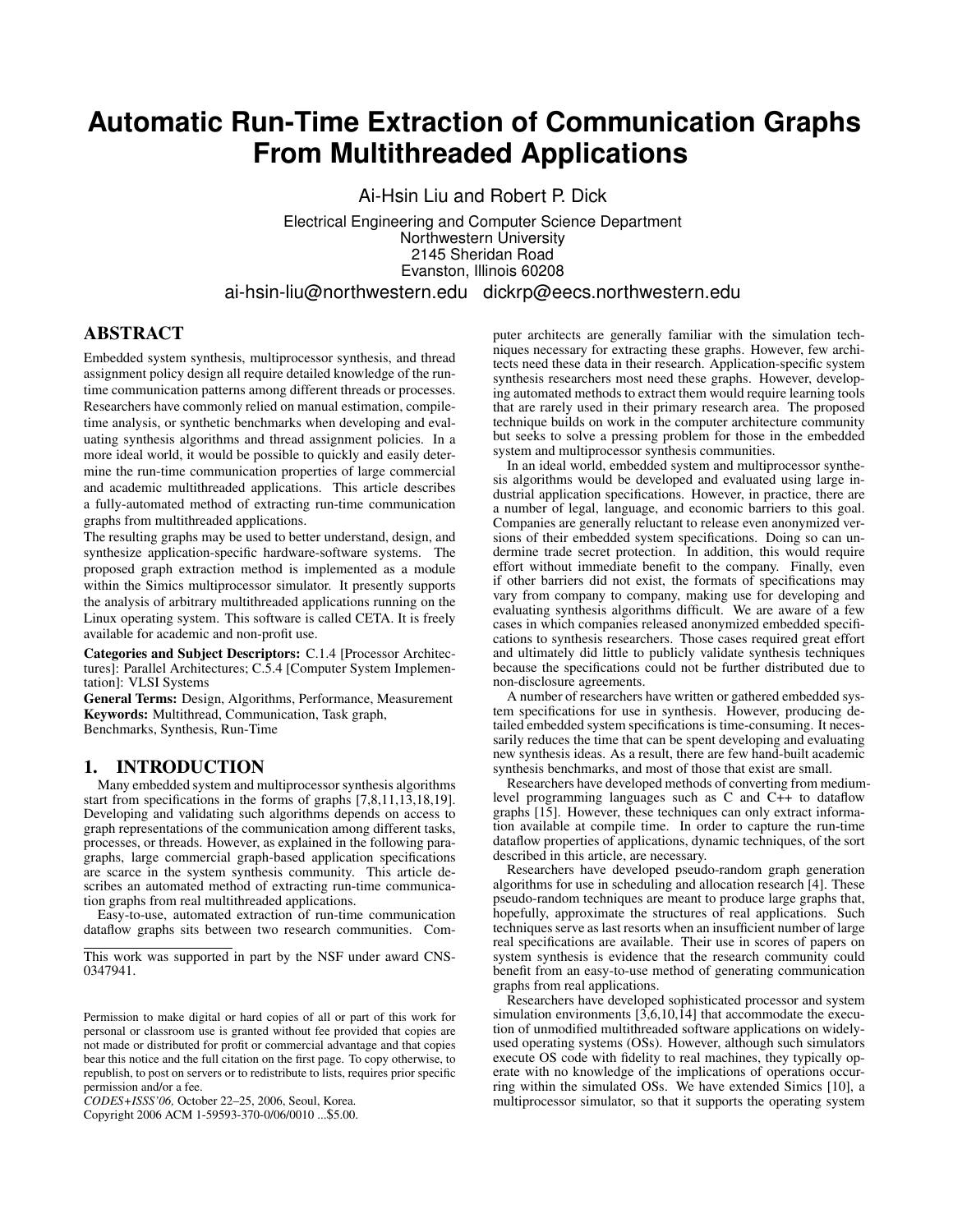

Figure 1: Example multithreaded application.

|  | <b>Table 1: Process IDs and names</b> |  |  |
|--|---------------------------------------|--|--|
|  |                                       |  |  |

| PІГ  | Name           | Description      |
|------|----------------|------------------|
| 0    | swapper        | Ancestor process |
|      | init           | Root process     |
| 1052 | thread_example | master           |
| 1053 | thread_example | main             |
| 1054 | thread_example | Thread 1         |
| 1055 | thread_example | Thread 2         |
| 1056 | thread_example | Thread 3         |
| 1057 | thread_example | Thread 4         |

introspection necessary to trace dataflow in multithreaded shared memory applications.

Existing projects have proposed to use simulation, instrumentation, and special-purpose hardware to profile distributed or parallel applications [2,9,16]. However, existing tools have one or more of the following drawbacks when used in multiprocessor synthesis research: dependence on special hardware; intrusive modification of the applications under analysis; dependence on a particular communication protocol, e.g., a specific message passing library; or neglect of communication. Some dynamic instrumentation techniques for memory profiling are promising but have been tailored for use in redesigning applications instead of synthesis [17].

This article describes an easy-to-use tool for extracting runtime communication graphs from multithreaded applications. This tool is called Communication Extraction from Threaded Applications (CETA). It is composed of a Simics module for extracting dataflow information during the simulation of multithreaded Linux applications and a number of scripts that implement graph transformations. The purpose of CETA is to extract application dataflow information in a hardware-independent manner, enabling other tools to determine and optimize the performance of the application and hardware–software implementations. Three output formats are supported for use in application analysis and optimization, multiprocessor synthesis, and thread assignment. CETA supports analysis of applications for which either the source code or executable code is available, and gives the user control over the portions of applications on which dataflow analysis will be used. CETA is freely available for academic and non-profit use at http://www.eecs.northwestern.edu/˜dickrp/projects.html.

The rest of the paper is organized as follows. Section 2 describes CETA's use and operation on an example application, Section 3 describes the design and implementation of CETA, Section 4 describes the results of using CETA on multithreaded multimedia applications, and Section 5 concludes the paper.

#### 2. ILLUSTRATIVE EXAMPLE

In this section, we illustrate the operation of CETA by describing the production of a communication graph from a multithreaded application. We have selected a small application to ease explanation. Please note that CETA can analyze multithreaded applications of arbitrary complexity and size, as demonstrated in Section 4.

Figure 1 illustrates the order in which an example multithreaded application spawns its five threads. In the main  $\left(\cdot\right)$  function the main thread creates Thread 1 to execute Function A and Thread 2 to execute Function B. After executing for a short while, Thread 1 and Thread 2 create Thread 3 and Thread 4 in Function A and



Figure 2: Simplified communication graph for example application.

Function B, respectively. When Thread 3 and Thread 4 are created, they each execute Function C.

In a multithreaded Linux application, each thread is a lightweight processes with its own process identifier (PID). Although threads have individual PIDs, register states, and stack pointers, they typically share memory and file descriptors with other threads. This makes shared memory communication among threads convenient. The main  $(\cdot)$  function allocates an array. When a thread creates another, the two threads share the same address space and, therefore, both have access to this array.

#### 2.1 Aggregate Communication Graphs

Figure 2 shows the run-time communication graph CETA extracted from the example application shown in Figure 1. In Figure 2, we have omitted OS threads for simplicity. Each node represents a process or thread. The edges indicate the directions in which data are communicated among threads. The edge labels indicate the amount of data communicated between the two connected threads. Each node in this graph is labeled with its corresponding PID. The tasks associated with these threads are listed in Table 1. We will first focus on the threads within the application, then explain the remaining information provided by the CETA communication graph.

The six threads for the example program are shown in Figure 2. The main thread has a PID of  $1053$  and the master thread, which has a PID of 1052, is used by Pthreads to manage other threads. PIDs 1054 and 1055 correspond to Thread 1 and Thread 2, which are created by the main thread. PIDs 1056 and 1057 correspond to Thread 3 and Thread 4, which are created by Thread 1 and Thread 2, respectively. As shown in Figure 2, PID 1053 communicates a high volume of data to PID 1055 (1338 bytes), PID 1054 (864 bytes), and PID 1056 (720 bytes). The master thread, PID 1052, only communicates with PID 1053, PID 1054, and PID 1055, the main thread and the threads created by it. PID 1056 receives data from the main thread and its parent thread, PID 1054, and sends data to PID 1054. In summary, each thread communicates frequently with the main thread via reads and writes to shared memory.

#### 2.2 Phase Partitioned Communication Graphs

Although the communication graph in Figure 2 contains useful information about the communication properties of the application, it does not indicate whether these properties change during execution. For example, some threads may communicate heavily during some phases of execution and other threads may communicate heavily during other phases of execution. This phase-specific information is useful during synthesis or the development of thread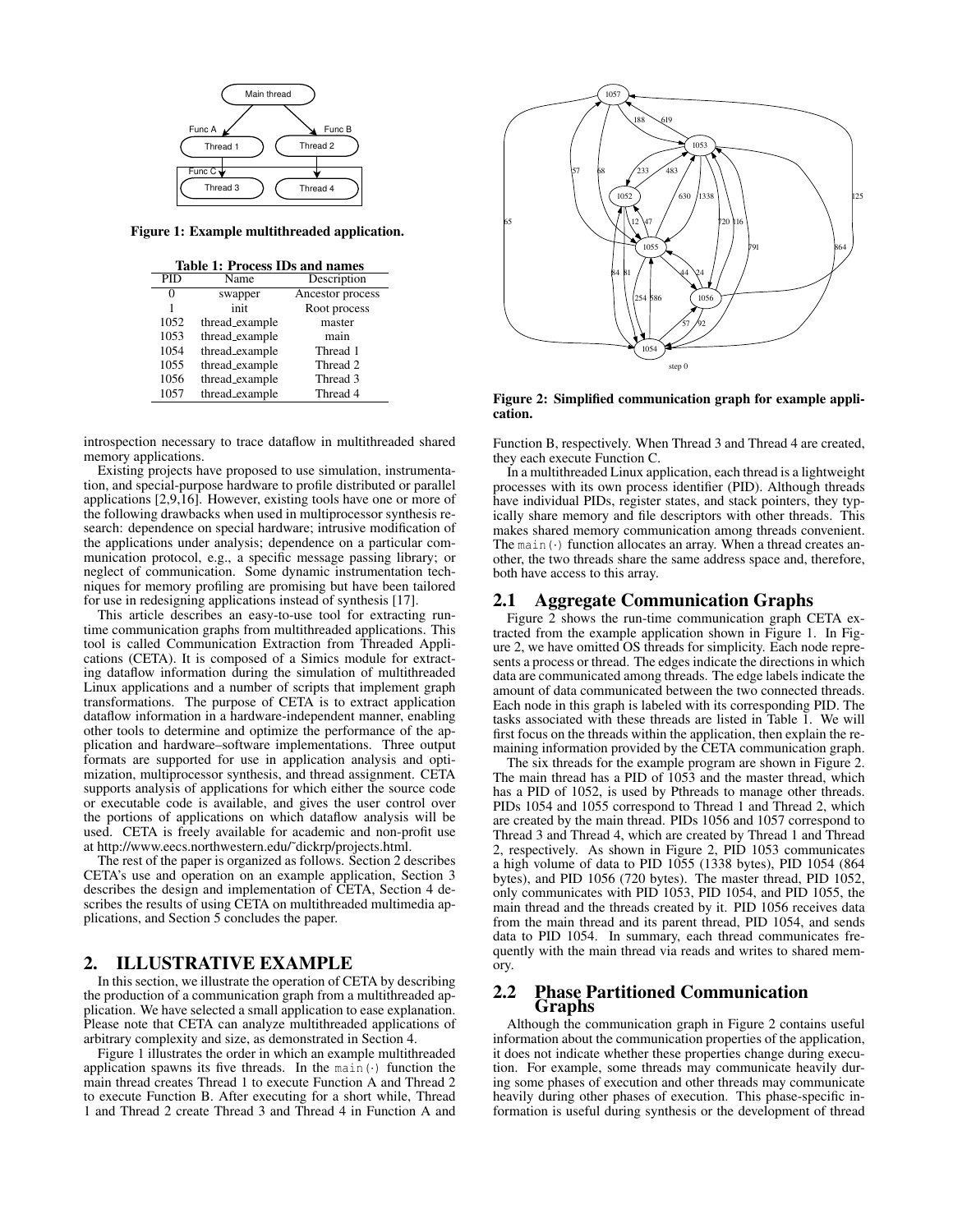





#### Figure 4: Directed acyclic communication graph for example application.

assignment algorithms. For example, phase-dependent communication profiles can allow the designer or synthesis tool to construct communication networks that minimize the impact of contention. CETA can automatically partition communication graphs with arbitrary, user-specified, granularity.

Figure 3 illustrates the result of CETA partitioning the communication graph for the example application with a period of 5,000 CPU clock cycles, resulting in 21 graphs for the example program. The step duration is provided as a parameter to the CETA module. Here we show four of these graphs, including only Steps 10, 15, 17, and 19. For this example, a label of Step *n* denotes the communication graph for cycles 5,000*n* to  $5,000(n+1)-1$ . During Step 10 of Figure 3, a significant amount of data flows from PID 1053 to PID 1054 when the main( $\cdot$ ) function transmits an array of data to Function A. In Step 15, PID 1053 creates PID 1055, within which Function B reads the contents of an array in shared memory. In Step 17, a large amount of data flows from the main thread (PID 1053) to Thread 3 (PID 1056) and Thread 4 (PID 1057). Finally, in Step 19, PIDs 1053 and 1055 communicate often as PID 1055 rejoins with PID 1053. This sort of phase partitioned communication graph can be used to determine the time-varying communication behavior of a multithreaded application, allowing the application to be optimized, or enabling the synthesis of an architecture on which it may run with good performance.

## 2.3 Directed Acyclic Communication Graphs

A number of synthesis algorithms target dataflow applications specified by sets of periodic, acyclic dataflow graphs. This repre-



Figure 5: CETA design overview.

sentation is particularly useful for hard and soft real-time applications; by eliminating unbounded loops, it permits bounds on graph execution times. In the case of true hard real-time applications, deriving hardware-software synthesis specifications from run-time communication graphs is unacceptable unless it is possible to guarantee that the worst-case communication volume path was exercised. However, it is appropriate to use such graphs in soft real-time applications, e.g., multimedia consumer electronics.

CETA has the ability to transform the multi-phase communication graphs described in Section 2.2 into directed acyclic communication graphs as shown in Figure 4. This transformation changes the properties of the original graphs only as required by the temporal discretization process. The transformation ensures that all communication occurs between temporally adjacent phases, and travels in the direction of increasing time.

Figure 4 shows the directed acyclic graph derived from steps 15– 19 of the example multithreaded application shown in Figure 3. In this figure, Step 15 corresponds to the communication between the phases starting at 15·5,000 and 16·5,000 CPU cycles. In Figure 4, tasks 15.1054, 16.1054, 17.1054, and 18.1054 represent the same thread in different time phases. This sort of graph may be used directly within existing real-time system synthesis algorithms, i.e., CETA enables the automated extraction of runtime directed acyclic communication graphs from multithreaded applications of arbitrary complexity.

## 3. DESIGN OF CETA

This section describes the design and implementation of CETA, our system for automatic extraction of run-time communication graphs from threaded applications.

#### 3.1 Design Overview

CETA is composed of a Simics 3.0.8 multiprocessor simulator module and a number of Python scripts for data analysis and graph transformation. It extracts run-time communication graphs from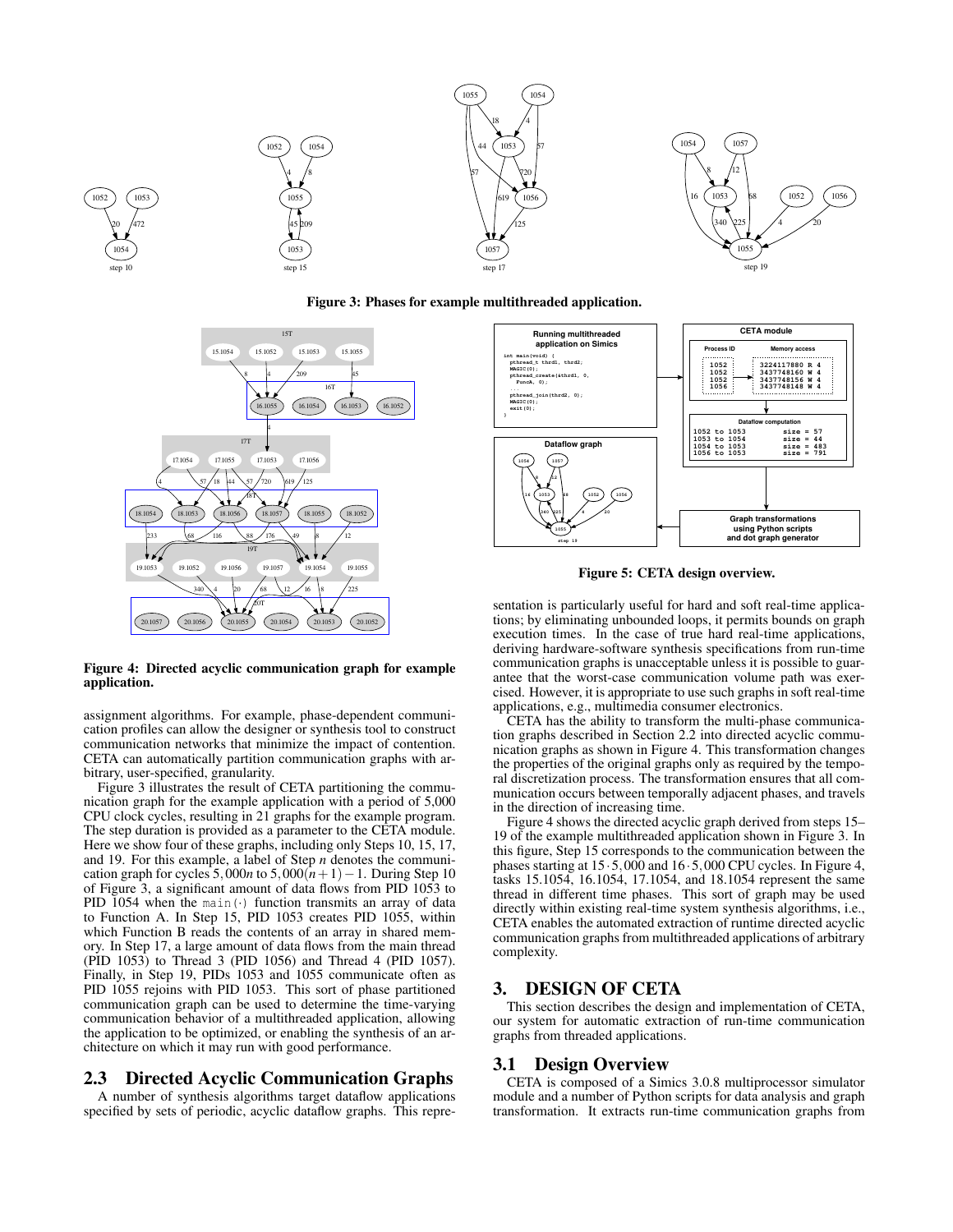multithreaded applications during simulation. Figure 5 illustrates this extraction process. The first stage in the communication graph extraction process is gathering or compiling an executable for the simulated processor. Simics is then used to simulate the multithreaded application and OS. In the current implementation, CETA simulates a virtual workstation running Red Hat Linux version 7.3, which uses the 2.4.8 Linux kernel. This system has a 20 MHz Pentium 4 processor, and 256 MB of RAM, one 19 GB hard disk, and one IDE CD-ROM. Note that the particular processor used has only second-order effects on application dataflow properties. During simulation CETA traces the flow of data among threads by monitoring reads and writes of shared memory. When the application is finished executing, CETA's Python scripts are used to transform the data into any of the three graph structures described in Section 2.

CETA's implementation is necessarily specific to the processor architecture, simulator, and OS in use. However, this is a small concern for two reasons. First, most languages can be compiled to Intel x86 executables, permitting the use of CETA's current implementation for communication graph extraction. Second, even if simulation on another processor or OS is necessary, many of the techniques presented below will still work. In short, CETA need only be able to determine when context switches, reads, and writes occur.

In the following sections, we describe CETA's methods of associating PIDs with memory accesses and tracking the flow of data and explain its support transforming communication graphs to different formats.

#### 3.2 Process Identifier Tracking

Although instruction processor simulators such as Simics have access to all of the data used by the OSs and applications they simulate, they typically do not understand the meaning of these data. In order to determine the PID associated with each memory access, CETA detects OS context switches and traverses OS data structures to track the current PID.

Whenever the instruction pointer (program counter) is equal to the address of the OSs context switch code  $(\text{-switch_to}(\cdot))$  at address 0xc0107410 for Linux 2.4.8 kernel [1], the stack pointer (esp) is sure to point to the top of the stack for that function. The  $get\_task\_pid(\cdot)$  function maintains a pointer to a task description structure for the next process on its stack, which includes the new PID. This PID is stored in CETA's memory for later reference during simulated memory accesses.

#### 3.3 Dataflow Analysis

This section describes the method used by CETA to extract communication volumes between pairs of processes.

The CETA module is triggered upon all memory reads and writes. It has access to the PID of the currently-running thread, as described in Section 3.2. In addition, the simulator provides the physical address of the memory access and indicates whether the access is a read or write. Using logical addresses would result in neglected communication because different logical addresses may have the same physical address.

Data flows from Thread A to Thread B if Thread A most recently wrote to a location read by Thread B. If Thread C reads data from the same memory location, data flow from Thread A to Thread C is also tabulated. If Thread B reads the same memory location several times, CETA accumulates the total data volume. Note that this method also allows analysis of data flow in message passing applications. However, if data is copied by a manager thread, it will appear to flow transitively through the manager thread.

In order to permit efficient implementation of communication volume tracking, the Hash Map extension to the Standard Template Library (STL) was used associate each physical address with the PID of its most recent writer. When data at an address are written, the value in the Hash Map is replaced. When data at an address are read, communication from the PID stored in the Hash Map value associated with the address, to the PID of the current process, is tabulated. Communication volumes are accumulated in scalars held in another Hash Map keyed on ordered pairs of PIDs.



Figure 6: Example graph (a) before and (b) after data volume filtering.

## 3.4 Graph Formats and Transformations

CETA can produce graphs in several formats: (1) aggregate, phase-less, and potentially-cyclic (Section 2.1); (2) phase partitioned and potentially-cyclic (Section 2.2); and (3) phase partitioned and acyclic (Section 2.3). Phase-less graphs can be viewed as a special case of phased graphs in which only one phase exists. Phase partitioning is done within CETA's Simics module based on a time step interval supplied by the user.

After Simics reports dataflow information, CETA's Python scripts format these data as directed graphs in the DOT format [5]. This format is straight-forward, general, and suitable for use in synthesis. It may also be converted to human-readable illustrations using the graphvis application.

In time partitioning mode, CETA produces a dataflow subgraph for each user-specified time phase. Figures 2 and 3 illustrate the aggregate and phase partitioned versions of communication graphs for the same multithreaded applications. Finally, CETA supports conversion of phase partitioned but potentially cyclic communication graphs into a single acyclic graph (e.g., Figure 4) using the following algorithm. For each phase in the corresponding phase partitioned but potentially cyclic graph, label each vertex  $(v_i)$  with a symbol indicating the phase ( $p_i$ ). Given that  $\{p_i v_1, p_i v_2, \dots, p_i v_n\}$ are vertices in a phase,  $\{p_{i+1}v_1, p_{i+1}v_2, \dots, p_{i+1}v_n\}$  are the corresponding vertices in the subsequent phase, and  $e[a,b]$  is an edge from vertex *a* to vertex *b*, replace each edge  $e[p_i v_j, p_i v_k]$  within the same phase with  $e[p_i v_j, p_{i+1} v_k]$  across different phases; i.e., repli-<br>extended in a solution and phase and anguas that communication cate threads in each temporal phase and ensure that communication only flows forward in time.

CETA allows a user to set threshold value for the minimal volume of communicated data that will appear in the communication graph. Starting from Figure 6(a), data volume filtering may be used to eliminate edges with data volumes of less than 1,000 B thereby producing Figure 6(b). CETA also permits filtering by thread PID.

Finally, CETA's Simics module supports on-line control by simulated applications via Simics magic instructions. Magic instructions are valid instructions for the simulated machine that never occur in normal code. They are detected by the simulator and may be used to trigger events. Magic instruction may be inserted into the high-level language or assembly source code of an application, controlling whether CETA's Simics module traces or ignores communication. This enables users to focus CETA's communication graph extraction on particular regions of code.

## 4. CETA EVALUATION

In Section 2, we used a number of graphs to illustrate the operation of CETA. These examples were intentionally kept small to ease explanation. In this section, we present a run-time communication graph automatically extracted from the MPGenc benchmark. In addition, statistics are provided for other applications in the ALP-Bench benchmarks suite [12]. For example, the number of vertices are reported in order to illustrate the use of CETA on substantial multithreaded applications and point out some of the information that it can provide to synthesis algorithms and designers.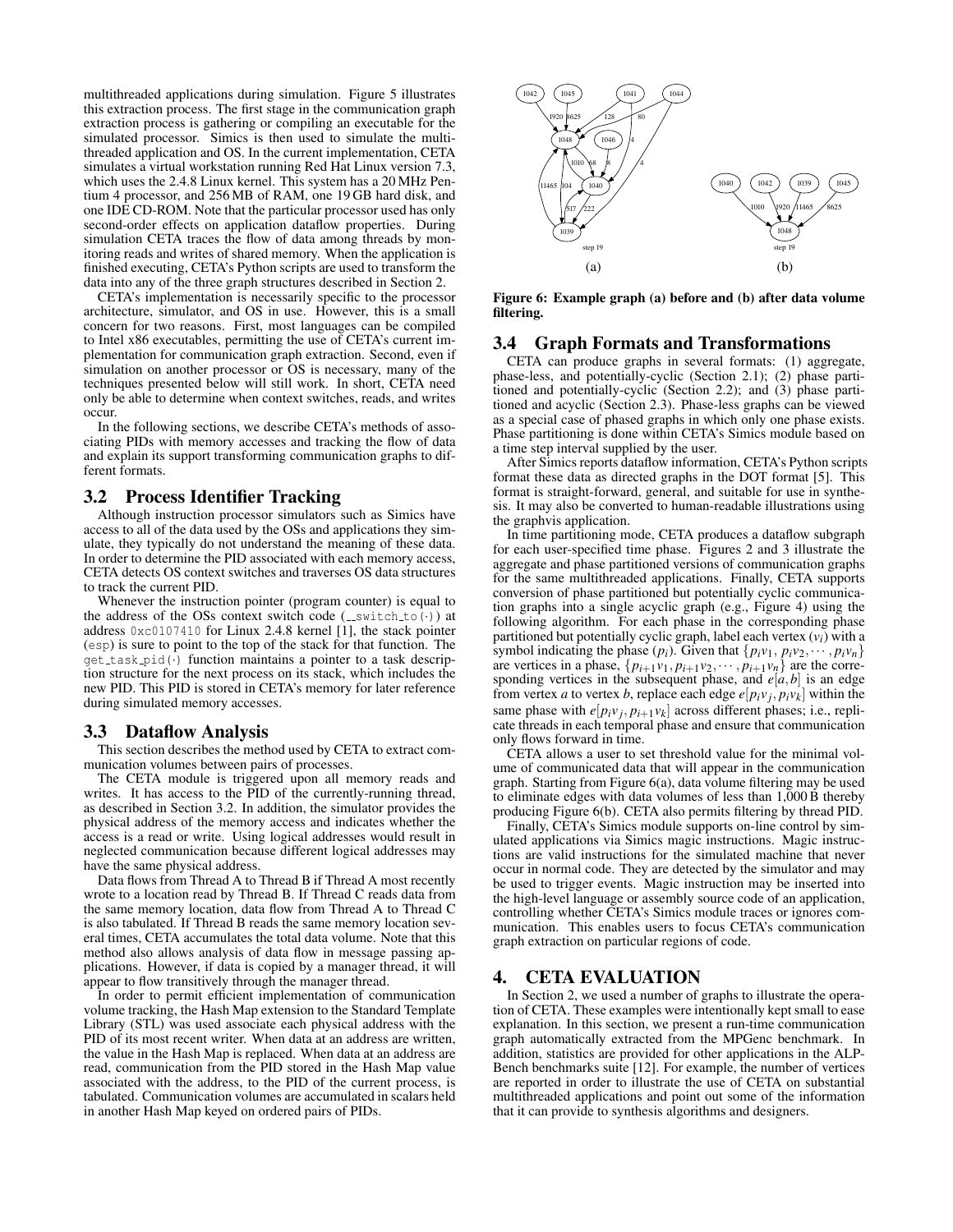

Figure 7: Portion of directed acyclic communication graph for ALPBench MPGenc.

Figure 7 illustrates a portion of the directed acyclic communication graph produced by CETA for the MPGenc benchmark in the ALPBench benchmarks suite. Each node is labeled with its

corresponding temporal phase and PID. For example, 1.1040 is Step 1 for PID 1040. In total, we used 30 phases for the MPGenc phase partitioning, each of which was 1,000,000 CPU cycles long.